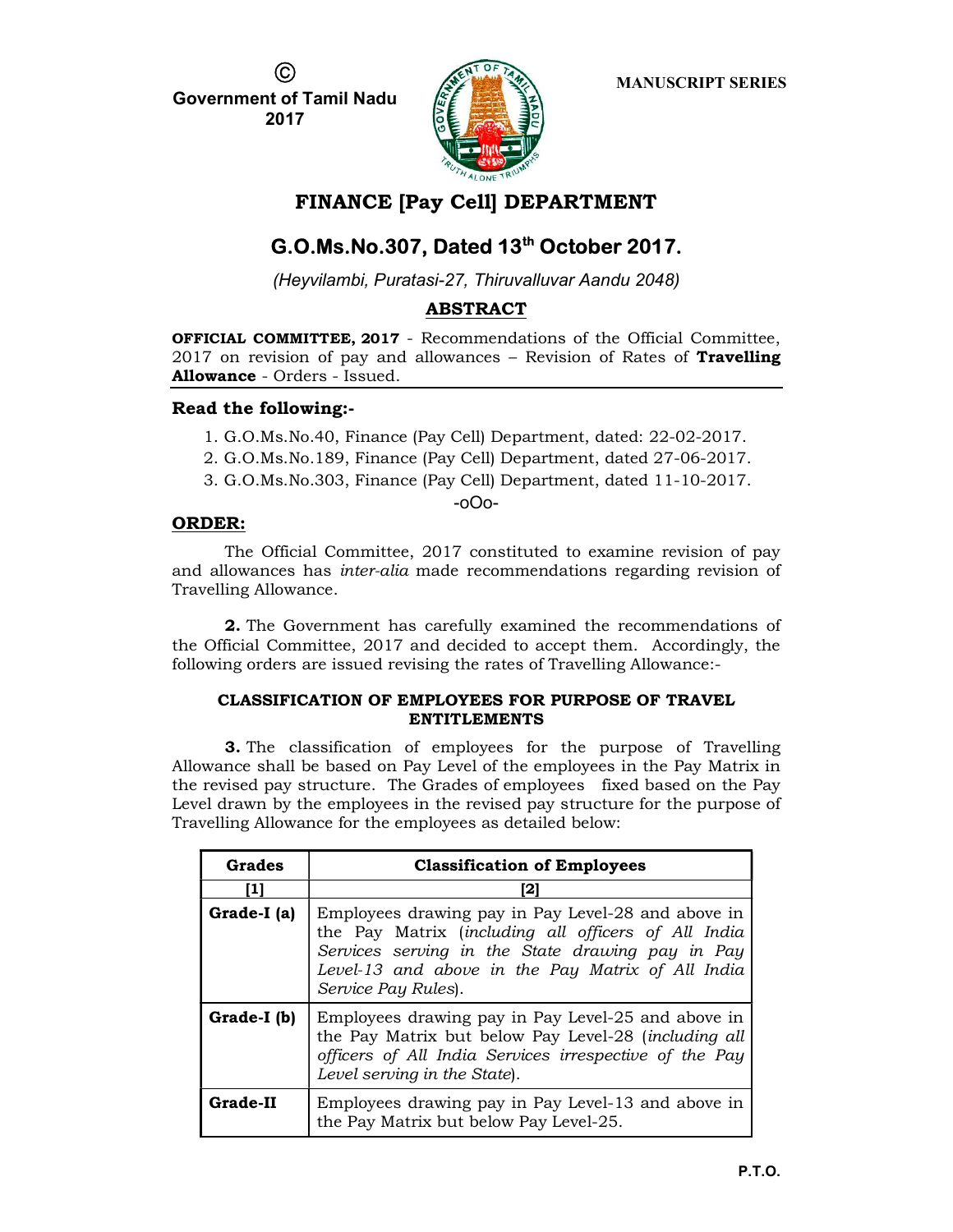| Grades          | <b>Classification of Employees</b>                                                                 |
|-----------------|----------------------------------------------------------------------------------------------------|
|                 | [2]                                                                                                |
| Grade-III       | Employees drawing pay in Pay Level-5 and above in<br>the Pay Matrix but below pay in Pay Level-13. |
| <b>Grade-IV</b> | Employees drawing pay below Pay Level-5 in the Pay<br>Matrix.                                      |

#### ENTITLEMENTS FOR JOURNEYS ON TOUR or TRAINING

4. The travel entitlements of Government employees while on tour and transfer shall be regulated as follows :

| <b>Grades</b>                                                                                                                                                                                                                                                     | <b>Travel Entitlements</b>                                                                                                                                                                                                                                                                                                              |  |  |
|-------------------------------------------------------------------------------------------------------------------------------------------------------------------------------------------------------------------------------------------------------------------|-----------------------------------------------------------------------------------------------------------------------------------------------------------------------------------------------------------------------------------------------------------------------------------------------------------------------------------------|--|--|
| $[1]$                                                                                                                                                                                                                                                             | $[2]$                                                                                                                                                                                                                                                                                                                                   |  |  |
| Grade-I (a)<br>Employees drawing pay in Pay<br>and above in the Pay<br>Level-28<br>Matrix (including all officers of All<br>India Services serving in the State<br>drawing pay in Pay Level-13 and<br>above in the Pay Matrix of All India<br>Service Pay Rules). | Air Journey or AC First Class by<br>Rail irrespective of whether<br>the<br>journey is within or outside<br>the<br>State.<br>Note: The Officers in Pay Level-32 in<br>Pay Matrix (AIS Officers in Pay<br>Level-14 and above in the Pay<br>Matrix of All India Service Pay<br>Rules) are eligible to travel by air<br>in Executive Class. |  |  |
| Grade-I (b)                                                                                                                                                                                                                                                       | (i) Air Journey outside the State.                                                                                                                                                                                                                                                                                                      |  |  |
| Employees drawing pay in Pay<br>Level-25 and above but below Pay<br>$Level-28$<br>the<br>in<br>Pay<br>Matrix<br>(including all officers of All India<br>Services irrespective of Pay Level<br>serving in the State).                                              | (ii) First Class or AC Second Class<br>by Rail for journey within or<br>outside the State.                                                                                                                                                                                                                                              |  |  |
| Grade-II<br>Employees drawing pay in Pay<br>Level-13 and above but below Pay<br>Level-25 in the Pay Matrix.                                                                                                                                                       | First Class by Rail.<br>Note: Wherever First<br>Class<br>is<br>not.<br>available, travel in AC Third Class<br>may be allowed on Official Tour or<br>Leave Travel Concession.<br>In case of journey to New Delhi<br>where I Class is not available,<br>travel in II Class AC Sleeper be<br>allowed.                                      |  |  |
| <b>Grade-III and Grade-IV</b>                                                                                                                                                                                                                                     | Second Class by Rail.                                                                                                                                                                                                                                                                                                                   |  |  |
| Employees drawing pay below Pay<br>Level-13 in the Pay Matrix.                                                                                                                                                                                                    |                                                                                                                                                                                                                                                                                                                                         |  |  |

5. If the Travelling Allowance in terms of the revised entitlements now prescribed result in reduction of the existing entitlements in the case of any individual, groups or classes of employees, the entitlements, particularly in respect of mode of travel, class of accommodation, etc. the same shall not be lowered. Instead, they will continue to be governed by the earlier orders until they become eligible, in the normal course, for the higher entitlements in the revised pay.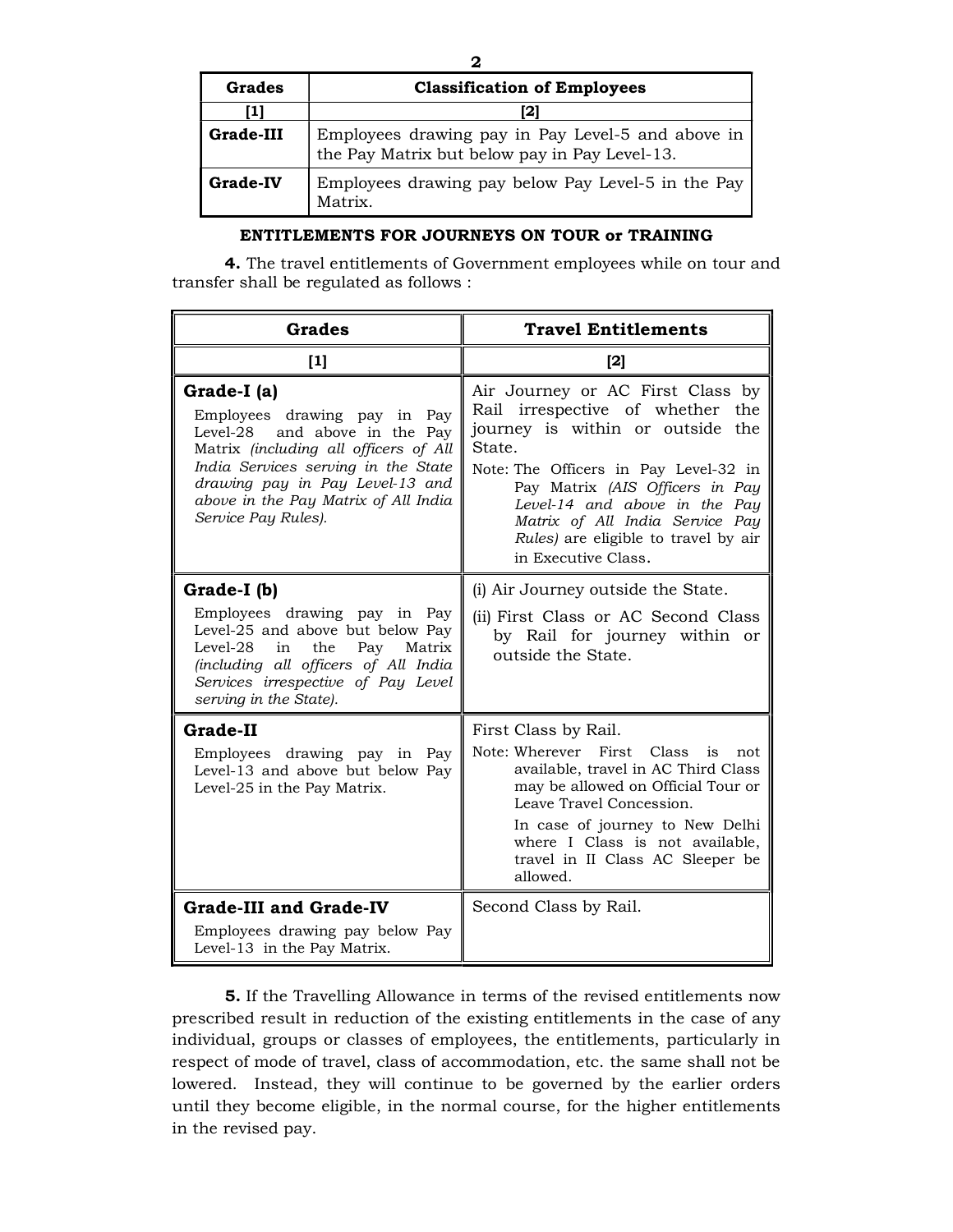# DAILY ALLOWANCE

6. The revised rates of daily allowance for the employees in the following four grades shall be as follows:-

| Grades                                                                                                                                     | <b>Revised D.A. Rate</b> |                 |  |
|--------------------------------------------------------------------------------------------------------------------------------------------|--------------------------|-----------------|--|
|                                                                                                                                            | In Chennai               | In Other Places |  |
| [1]                                                                                                                                        | [2]                      | [3]             |  |
| Grade-I<br>Employees drawing pay in Pay<br>Level-25 and above <i>(including</i><br>officers of All India Service serving<br>in the State). | $Rs.800/-$               | $Rs.400/-$      |  |
| Grade-II<br>Employees drawing pay in Pay<br>Level-13 and above but below Pay<br>Level-25 in the Pay Matrix.                                | $Rs.600/-$               | $Rs.300/-$      |  |
| Grade-III<br>Employees drawing pay in Pay<br>Level-5 and above but below Pay<br>Level-13 in the Pay Matrix.                                | $Rs.400/-$               | $Rs.200/-$      |  |
| <b>Grade-IV</b><br>Employees drawing pay below Pay<br>Level-5 in the Pay Matrix.                                                           | $Rs.320/-$               | $Rs.160/-$      |  |

#### DAILY ALLOWANCE RATE FOR HALTS OUTSIDE THE STATE – STAY IN STATE HEADQUARTERS AND OTHER PLACES WITHIN AND OUTSIDE THE STATE

7. The revised rates of daily allowance for halt in New Delhi and other State Headquarters other than Chennai, for stay in Chennai and for stay in other places within and outside the State including Union Territories shall be as follows :

|            |                                | New Delhi and All Other State<br><b>Headquarters other than</b><br>Chennai |                      |                                                                  | Chennai |                      |                                                                  |         | Other Places within and<br>outside the State including<br><b>Union Territories</b> |                                                                 |
|------------|--------------------------------|----------------------------------------------------------------------------|----------------------|------------------------------------------------------------------|---------|----------------------|------------------------------------------------------------------|---------|------------------------------------------------------------------------------------|-----------------------------------------------------------------|
|            |                                |                                                                            | <b>Stay in Hotel</b> | Stay in                                                          |         | <b>Stay in Hotel</b> | Stay in                                                          |         | <b>Stay in Hotel</b>                                                               | Stay in                                                         |
| SI.<br>No. | Category of<br><b>Officers</b> | Lodging                                                                    | <b>Boarding</b>      | Guest<br>House /<br>Private<br><b>[Boarding</b><br>ጼ<br>Lodging] | Lodging | <b>Boarding</b>      | Guest<br>House /<br>Private<br><b>[Boarding</b><br>&<br>Lodging] | Lodging | <b>Boarding</b>                                                                    | Guest<br>House /<br>Private<br><b>Boarding</b><br>ጼ<br>Lodging] |
| [1]        | $[2]$                          | [3]                                                                        | [4]                  | [5]                                                              | [6]     | [7]                  | [8]                                                              | [9]     | [10]                                                                               | [11]                                                            |
|            |                                | Rs.                                                                        | Rs.                  | Rs.                                                              | Rs.     | Rs.                  | Rs.                                                              | Rs.     | Rs.                                                                                | Rs.                                                             |
| 1.         | Grade-I(a)                     | 4500*                                                                      | 1000                 | 1000                                                             | 4500*   | 900                  | 900                                                              | 4500*   | 600                                                                                | 600                                                             |
| 2.         | Grade-I(b)                     | $3000^{\circ}$                                                             | 800                  | 800                                                              | 1800#   | 800                  | 800                                                              | 800     | 400                                                                                | 400                                                             |
| 3.         | Grade-II                       | 2250                                                                       | 600                  | 600                                                              | 1050    | 600                  | 600                                                              | 600     | 300                                                                                | 300                                                             |
| 4.         | Grade-III                      | 1150                                                                       | 400                  | 400                                                              | 750     | 400                  | 400                                                              | 450     | 200                                                                                | 200                                                             |
| 5.         | <b>Grade-IV</b>                | 900                                                                        | 320                  | 320                                                              | 600     | 320                  | 320                                                              | 320     | 160                                                                                | 160                                                             |

\*Reimbursement of upto Three Star Hotel subject to maximum of Rs.4500.

 $\land$  Reimbursement of upto Two Star Hotel subject to maximum of Rs.3000.

# Reimbursement of upto Two Star Hotel subject to maximum of Rs.1800.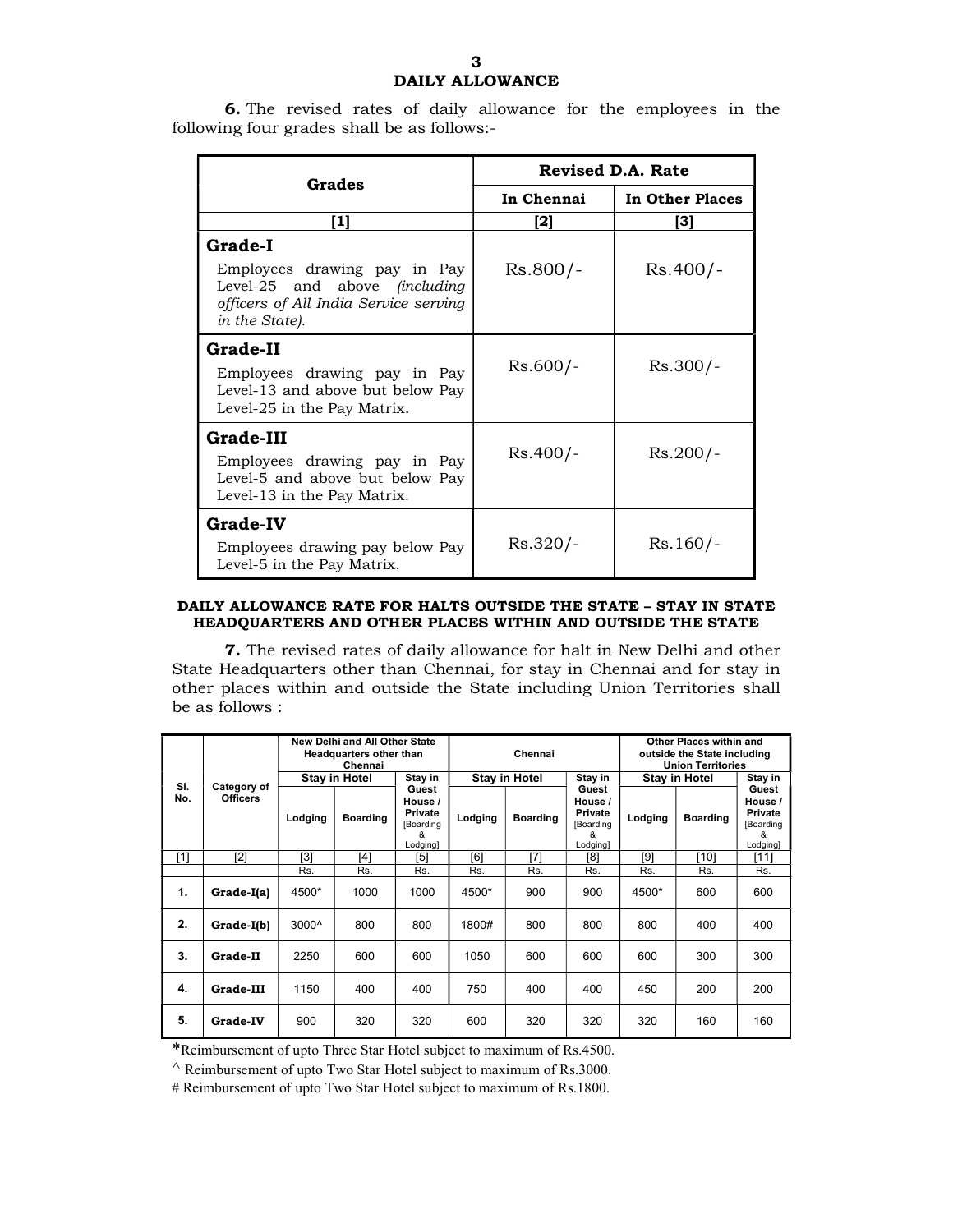### MILEAGE ALLOWANCE FOR JOURNEYS BY ROAD

8. The Mileage Allowance for journey performed by Car and by Motor Cycle / Scooter / Moped shall be revised as follows.-

|                                                                                                                                                                                                                                                     | Grades                                                                                                                                         | <b>Mileage Allowance for Journeys</b><br>performed by |                                              |  |
|-----------------------------------------------------------------------------------------------------------------------------------------------------------------------------------------------------------------------------------------------------|------------------------------------------------------------------------------------------------------------------------------------------------|-------------------------------------------------------|----------------------------------------------|--|
| S1.<br>No.                                                                                                                                                                                                                                          |                                                                                                                                                | Car<br>[Per Km]                                       | Motor Cycle /<br>Scooter / Moped<br>[Per Km] |  |
| $[1] % \includegraphics[width=0.9\columnwidth]{figures/fig_10.pdf} \caption{The graph $\mathcal{N}_1$ is a function of the number of~\textit{N}_1$ (left) and the number of~\textit{N}_2$ (right) are shown in \cite{N}_1$ (right).} \label{fig:1}$ | [2]                                                                                                                                            | 3                                                     | [4]                                          |  |
| (1)                                                                                                                                                                                                                                                 | Grade-I                                                                                                                                        |                                                       |                                              |  |
|                                                                                                                                                                                                                                                     | Employees drawing pay in Pay<br>Level-25 (Rs.59,300-1,87,700)<br>or more (including officers of All<br>India Service serving in the<br>State). | Rs.12                                                 | Rs.6                                         |  |
| (2)                                                                                                                                                                                                                                                 | Grade-II                                                                                                                                       |                                                       |                                              |  |
|                                                                                                                                                                                                                                                     | Employees drawing pay in Pay<br>$(Rs.35900-1, 13, 500)$<br>Level-13<br>and above but below pay in<br>Pay Level-25 (Rs.59,300-<br>1,87,700).    | Rs.12                                                 | Rs.6                                         |  |
| (3)                                                                                                                                                                                                                                                 | Grade-III                                                                                                                                      |                                                       |                                              |  |
|                                                                                                                                                                                                                                                     | Employees drawing pay in Pay<br>$(Rs.18, 200-57, 900)$<br>Level-5<br>and above but below pay in Pay<br>Level-13 (Rs.35900-1,13,500).           |                                                       | Rs.6                                         |  |
| (4)                                                                                                                                                                                                                                                 | <b>Grade-IV</b>                                                                                                                                |                                                       |                                              |  |
|                                                                                                                                                                                                                                                     | Employees drawing pay below<br>pay in Pay Level-5 (Rs.18,200-<br>57,900).                                                                      |                                                       | Rs.6                                         |  |

# FLAT CHARGE [TERMINAL CHARGES]

9. The Terminal Charges paid for the journey between residence, place of halt or work and Railway Station or Bus Terminal or Air Port shall be as detailed below.-

| Grades                                                                                                                                                 | <b>Flat Charge</b><br>[Terminal Charges] |                 |  |
|--------------------------------------------------------------------------------------------------------------------------------------------------------|------------------------------------------|-----------------|--|
|                                                                                                                                                        | In Chennai                               | In Other Places |  |
| 11                                                                                                                                                     | [2]                                      | [3]             |  |
| Grade-I                                                                                                                                                |                                          |                 |  |
| Employees drawing pay in Pay<br>Level-25 $(Rs.59,300-1,87,700)$ or<br>more <i>(including officers of All India</i> )<br>Service serving in the State). | $Rs.20/-$                                | $Rs.20/-$       |  |
| Grade-II                                                                                                                                               |                                          |                 |  |
| Employees drawing pay in Pay<br>Level-13 (Rs.35900-1,13,500) and<br>above but below pay in Pay<br>Level-25 (Rs.59,300-1,87,700).                       | $Rs.20/-$                                | $Rs.20/-$       |  |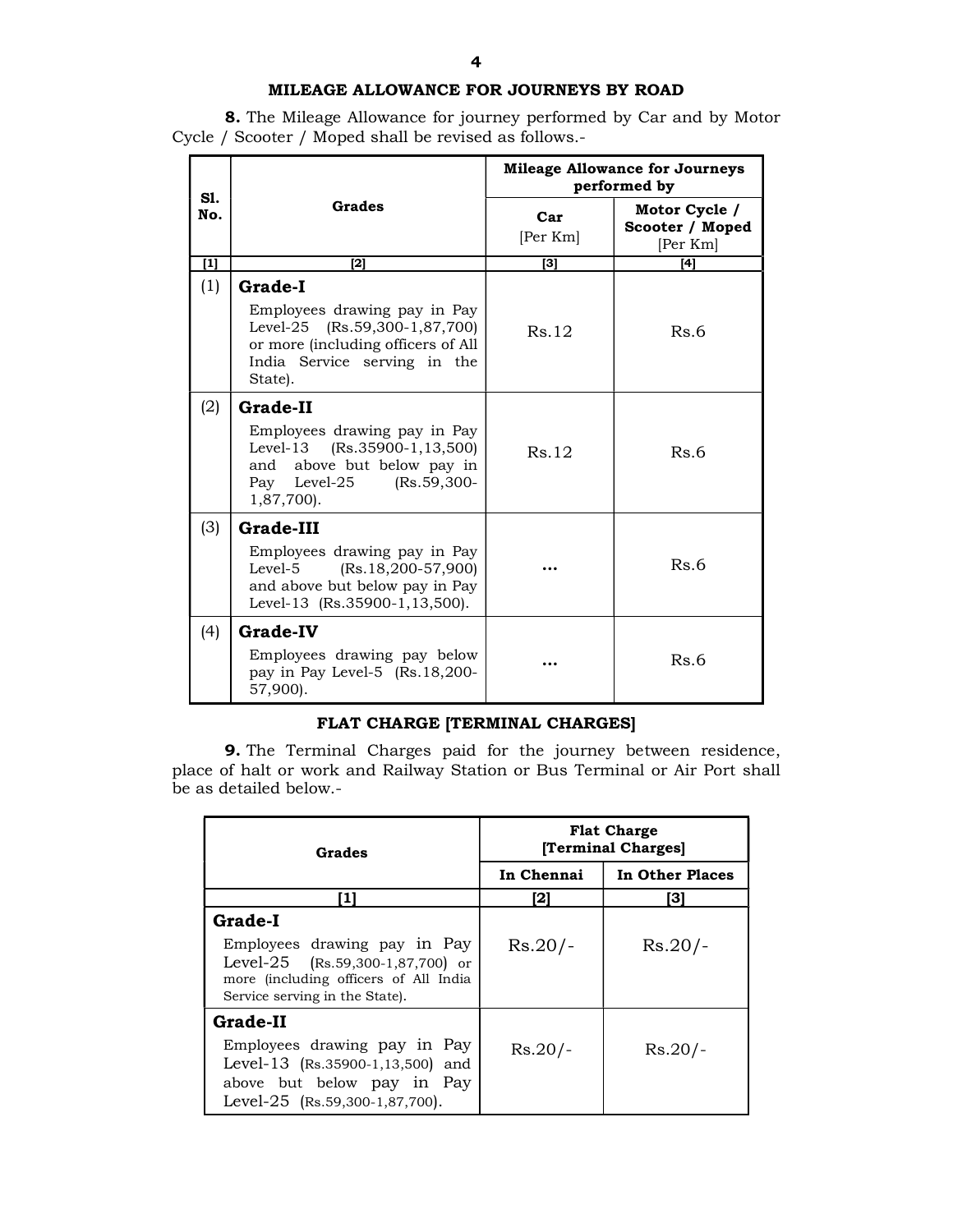| Grades                                                                                                                                     | <b>Flat Charge</b><br>[Terminal Charges] |                 |  |
|--------------------------------------------------------------------------------------------------------------------------------------------|------------------------------------------|-----------------|--|
|                                                                                                                                            | In Chennai                               | In Other Places |  |
|                                                                                                                                            | [2]                                      | 31              |  |
| Grade-III<br>Employees drawing pay in Pay<br>Level-5 (Rs.18,200-57,900) and<br>above but below pay in Pay<br>Level-13 (Rs.35900-1,13,500). | $Rs.20/-$                                | $Rs.20/-$       |  |
| <b>Grade-IV</b><br>Employees drawing pay below<br>pay in Pay Level-5 $(Rs.18,200-$<br>$57,900$ .                                           | $Rs.20/-$                                | $Rs.20/-$       |  |

### TRAVELLING ALLOWANCE ON TRANSFER

10. Travel Entitlements on Transfer: The travel entitlements prescribed for tour shall be applicable in case of journeys on transfer. The general conditions of admissibility prescribed shall be, however, continued without any change.

11. Lumpsum Allowance: The lumpsum allowance payable under Transfer Travelling Allowance for packing/loading and unloading/unpacking shall be as shown below:--

| SI.   | <b>Grades</b>                                                                                                                                                 | Transfer between station at a<br>distance |                   |  |
|-------|---------------------------------------------------------------------------------------------------------------------------------------------------------------|-------------------------------------------|-------------------|--|
| No.   |                                                                                                                                                               | Beyond 8 kms.<br>but below 60 kms.        | Beyond 60<br>kms. |  |
| $[1]$ | [2]                                                                                                                                                           | [3]                                       | [4]               |  |
| (1)   | <b>Grade-I</b><br>Employees drawing pay in Pay<br>Level-25 (Rs.59,300-1,87,700) or<br>more (including officers of All<br>India Service serving in the State). | Rs.1800                                   | Rs.3600           |  |
| (2)   | Grade-II<br>Employees drawing pay in Pay<br>Level-13 (Rs.35900-1,13,500) and<br>above but below Pay Level-25<br>(Rs.59,300-1,87,700).                         | Rs.1350                                   | Rs.2850           |  |
| (3)   | Grade-III<br>Employees drawing pay in Pay<br>Level-5 (Rs.18,200-57,900) and<br>above but below Pay Level-13<br>$(Rs.35900-1, 13, 500).$                       | Rs.900                                    | Rs. 1950          |  |
| (4)   | <b>Grade-IV</b><br>Employees drawing pay below Pay<br>Level-5 (Rs.18,200-57,900).                                                                             | Rs.450                                    | Rs.1050           |  |

5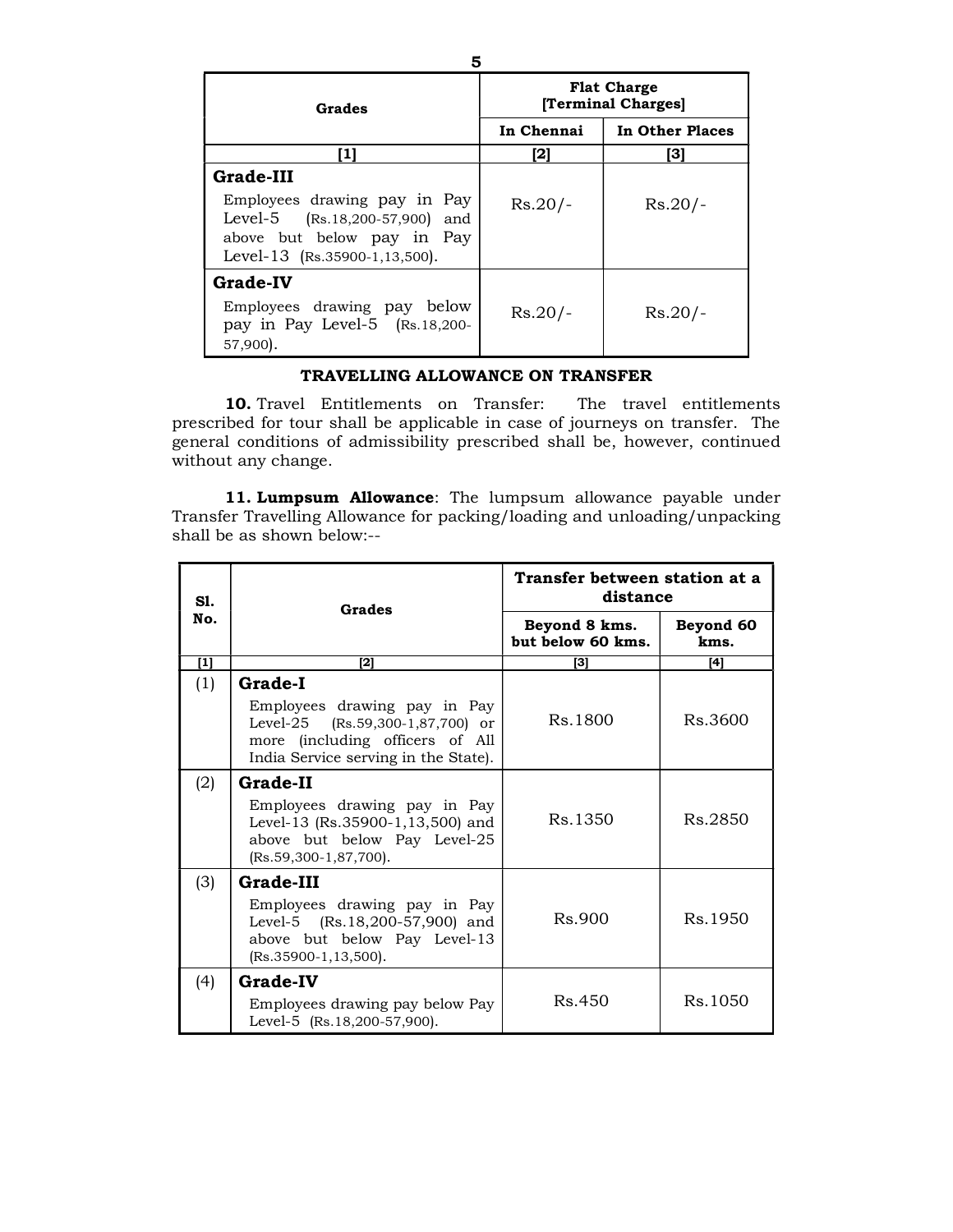12. Transportation of Personal Effects: There shall be no change in the maximum limits of personal effects permissible for claim of transportation charges by transfer by rail at railways' risk, lorry and the maximum limits shall continue as follows:

| S1.<br>No. | Grades                                                                                                                                           | By Goods<br>Train, Lorry,<br>etc. | <b>By Passenger</b><br><b>Train from</b><br>out of col.(3) |
|------------|--------------------------------------------------------------------------------------------------------------------------------------------------|-----------------------------------|------------------------------------------------------------|
| $[1]$      | $[2]$                                                                                                                                            | $\left[3\right]$                  | [4]                                                        |
| (1)        | <b>Grade-I</b>                                                                                                                                   |                                   |                                                            |
|            | Employees drawing pay in Pay<br>Level-25 $(Rs.59,300-1,87,700)$ or<br>more (including officers of All<br>India Service serving in the<br>State). | 4500 Kg                           | 200 Kg                                                     |
| (2)        | Grade-II                                                                                                                                         |                                   |                                                            |
|            | Employees drawing pay in Pay<br>Level-13 (Rs.35900-1,13,500)<br>above but below Pay<br>and<br>Level-25 (Rs.59,300-1,87,700).                     | 2000 Kg                           | 75 Kg                                                      |
| (3)        | <b>Grade-III</b>                                                                                                                                 |                                   |                                                            |
|            | Employees drawing pay in Pay<br>Level-5 (Rs.18,200-57,900) and<br>above but below Pay Level-13<br>$(Rs.35900-1, 13, 500).$                       | 1000 Kg                           | $40$ Kg                                                    |
| (4)        | <b>Grade-IV</b>                                                                                                                                  |                                   |                                                            |
|            | Employees drawing pay below<br>Pay Level-5 (Rs.18,200-57,900).                                                                                   | $1000$ Kg                         | 40 Kg                                                      |

13. The claim should be restricted to what would have been admissible had the personal effects been transported by passenger and goods trains upto the maximum limits allowed under each.

### MONTHLY CEILING ON TRAVELLING ALLOWANCE

14. The existing monthly ceiling on Travelling Allowance in the revised pay structure shall be revised as follows.-

| No.<br>[1]<br>(1) | <b>Details</b>                                                                                                                                                                                                                                                                                        |               | <b>Revised Monthly ceiling limit</b> |
|-------------------|-------------------------------------------------------------------------------------------------------------------------------------------------------------------------------------------------------------------------------------------------------------------------------------------------------|---------------|--------------------------------------|
|                   |                                                                                                                                                                                                                                                                                                       | From          | To                                   |
|                   | [2]                                                                                                                                                                                                                                                                                                   | [3]           | [4]                                  |
|                   | Consequent on the increase of the Basic<br>Pay and taking note of the increase in<br>Daily Allowance ordered above, the<br>existing monthly ceiling on Travelling<br>Allowance shall be reduced from 10% to<br>5% of revised pay. Wherever the existing<br>ceiling is $15\%$ and $12\%$ , it shall be | $10\%$<br>15% | 5%<br>8%                             |
|                   | reduced to 8% and 6% of revised pay.                                                                                                                                                                                                                                                                  | $12\%$        | 6%                                   |
| (2)               | In respect of Officers having jurisdiction<br>over more than one district and those<br>having jurisdiction more than<br>two<br>districts, the monthly ceiling shall be at<br>6% of pay and at 7% of pay, respectively.                                                                                | $12\%$<br>13% | 6%<br>7%                             |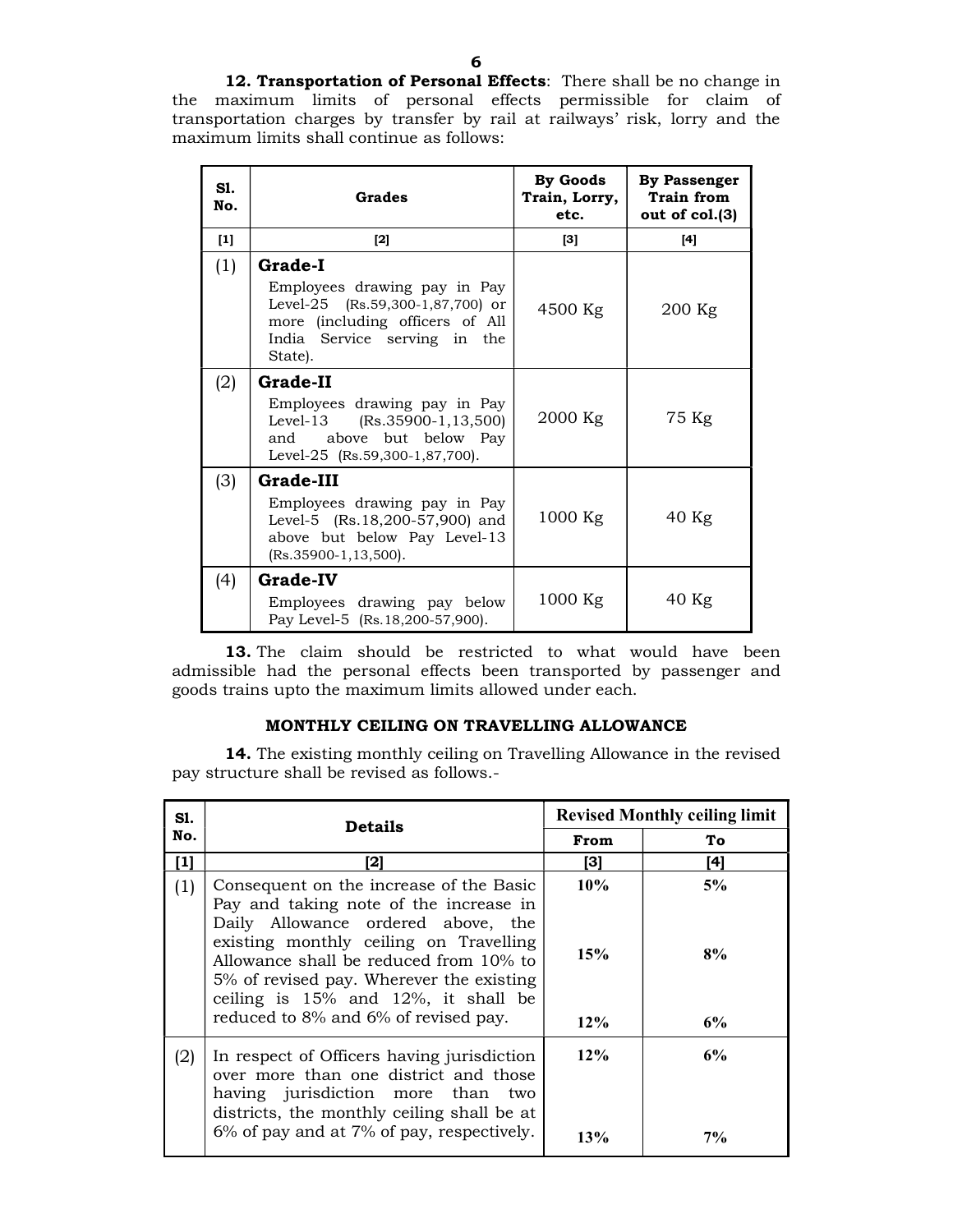# FIXED TRAVELLING ALLOWANCE

15. The existing quantum of Fixed Travelling Allowance shall be enhanced by 100% wherever it has not been enhanced after the last pay revision subject to rounding off to next 50. However, the quantum of Fixed Travelling Allowance allowed to employees on percentage of basic pay shall be reduced to 50%.

#### CONVEYANCE ALLOWANCE

16. The existing rates of conveyance allowance paid to employee shall be enhanced by 100%.

#### CONVEYANCE ALLOWANCE TO VISUALLY CHALLENGED, LOCOMOTOR DISABLED AND HEARING IMPAIRED

17. The existing allowance shall be enhanced as a special case from Rs.1,000/- per month to Rs.2,500/- per month. The other conditions for payment of this conveyance allowance shall be continued.

#### LEAVE TRAVEL CONCESSION

18. The existing entitlements shall continue in the revised pay structure without any change.

19. The terms and conditions governing the sanction of the above allowances shall remain unchanged except to the extent modified by this order.

20. The above orders shall take effect from 1<sup>st</sup> October, 2017.

21. These orders shall apply to the Government employees and teachers including employees of local bodies and also to the teachers and employees in aided educational institutions.

22. Amendments to the Tamil Nadu Travel Allowance Rules, 2005 and Tamil Nadu Special Pay and Allowances Rules will be issued separately.

### (BY ORDER OF THE GOVERNOR)

### K.SHANMUGAM ADDITIONAL CHIEF SECRETARY TO GOVERNMENT

To

All Secretaries to Government. The Secretary, Legislative Assembly, Secretariat, Chennai-600 009. The Secretary to the Governor, Chennai--32. The Comptroller, Governors Household, Raj Bhavan, Chennai-32. The Secretary to the Governor, Chennai-32. The Governor's Secretariat, Raj Bhavan, Guindy, Chennai- 600 032. All Departments of Secretariat (OP / Bills), Chennai - 9' All Heads of Departments. All Collectors / All District Judges / All Chief Judicial Magistrates. The Accountant General (Accounts & Entitlements), Chennai- 600 018. The Accountant General (Accounts & Entitlements) Chennai-600 018 (By name). The Principal Accountant General (Audit-I), Chennai-600 018. The Principal Accountant General (Audi-I), Chennai-600 018 (By name). The Accountant General (Audit-II), Chennai-600 018.

The Accountant General (Audit-II), Chennai-600 018 (By name).